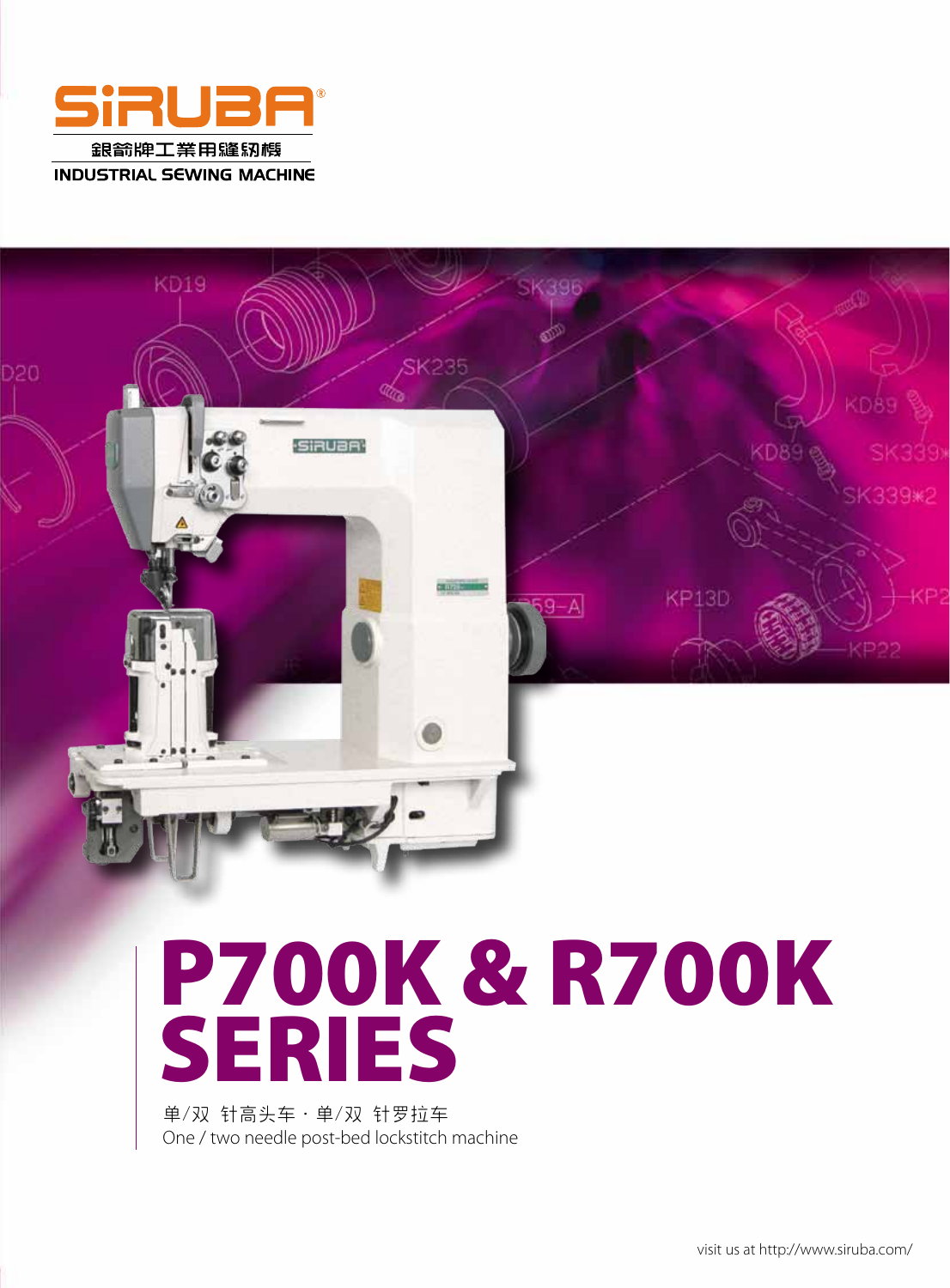

### 用於运动休闲鞋,皮鞋、皮件及帽子等圆弧或窄面之缝制。 Sewing narrow and curved areas for shoes, sport shoes, leather goods and caps...etc.

| 机种别 |  |
|-----|--|

### Machine Type

---------------------------------------------------- P: 高头车 Post-bed lockstitch machine

R : 羅拉車

(底部轮型送具及轮型驱动押具) Post-bed lockstitch machine (With wheel feed and driven roller presser)

----------------------------------------------------

針數

Needle Numbers

#### --------------------------- 1 : 單針

1-Needle

---------------------------

2: 双针 2-Needle

### 針距規格

Needle gauge specification

| <b>Model</b> | Specification | <b>Needle Gauge</b> | <b>Function</b>    |  |  |
|--------------|---------------|---------------------|--------------------|--|--|
| <b>P717K</b> | 01            |                     | <b>Bottom</b> feed |  |  |
| <b>P727K</b> | 12            | $1.2 \text{ mm}$    | <b>Bottom</b> feed |  |  |
|              | 16            | 1.6 <sub>mm</sub>   | <b>Bottom</b> feed |  |  |
|              | 24            | $2.4 \text{ mm}$    | <b>Bottom</b> feed |  |  |
| <b>R718K</b> | 01            |                     | <b>Bottom</b> feed |  |  |
|              | 02            |                     | Needle feed        |  |  |
| <b>R728K</b> | 16            | $1.6$ mm            | <b>Bottom</b> feed |  |  |
|              | 20            | $2.0 \text{ mm}$    | <b>Bottom</b> feed |  |  |
|              | 24            | $2.4 \text{ mm}$    | <b>Bottom</b> feed |  |  |
|              | 224           | $2.4 \text{ mm}$    | Needle feed        |  |  |



------------------------------------------------------

### - : 中輪錢

 Middle roller presser ------------------------------------------------------

### H : 粗線用中輪錢

Middle roller presser for thick thread

|  | ×           |
|--|-------------|
|  |             |
|  | <b>DODG</b> |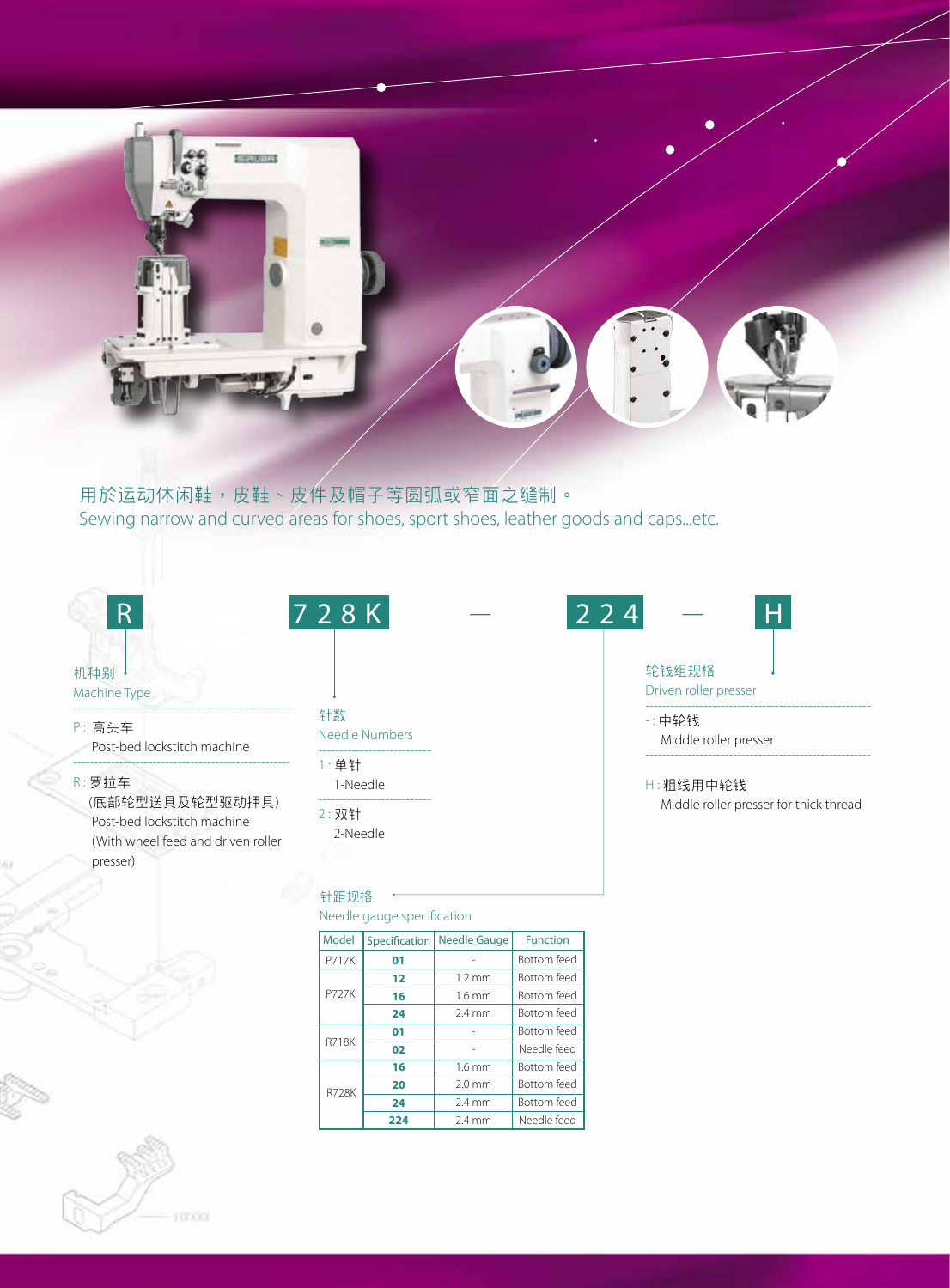### CHARACTERISTICS

**SiRUBA®** 

### **特點**

- \*切刀机构易於安装,调整,且结构坚固,用於切断细线与粗线,皆可获得高品质的切线 效果。
- \*切线时,电磁阀采用独立系统,能确实控制过线组的松线动作,使切线效果更完善。
- \*相关延伸机种,附气动式自动提升轮钱装置,操作简易,增进缝制效率。

### **CHARACTERISTICS**

- \* The trimmer is strong , easy to be installed and adjusted. It is good at cutting any specification of thread.
- \* The solenoid is an independent system, which can firmly control the action of thread take up, and makes the trimmer work perfectly.
- \* The optional equipment is with pneumatic auto lifter for driven roller presser. It is efficient and easy to handle.

### **R700K 系列**





### R700K

单/双 针罗拉车(底部轮型送具及轮型驱动押具) One / two needle post-bed lockstitch machine (With wheel feed and driven roller presser)

| 机型           | 功能<br>Function     | 针数<br>X Number<br>of Needle | 针距(mm)<br>$\mathbf{J}$<br>Needle Gauge |                          | 缝距(mm)<br>- <sup>鐘距(</sup><br>Fitch<br>Lengtl | 押具扬程(mm)<br>$\sum_{nm=1}$<br>Presser Foot Lift |        | 针                    | S.P.M |
|--------------|--------------------|-----------------------------|----------------------------------------|--------------------------|-----------------------------------------------|------------------------------------------------|--------|----------------------|-------|
| <b>MODEL</b> |                    |                             | $\circ_{\circ}$                        | $\overline{O}O$          | Length                                        | 手动Hand                                         | 膝动Knee | Needle<br>Needle No. | 车缝速度  |
| R718K-01     | <b>Bottom</b> feed |                             |                                        | $\overline{\phantom{a}}$ | $0 - 4.5$                                     | $\overline{7}$                                 | 12     | DPX5 #16             | 2500  |
| R718K-01H    | Bottom feed        |                             |                                        |                          | $0 - 4.5$                                     | 7                                              | 15     | DPX17#23             | 2500  |
| R718K-02     | Needle feed        |                             |                                        |                          | $0 - 7$                                       | 7                                              | 12     | DPX5 #16             | 2500  |
| R718K-02H    | Needle feed        |                             |                                        | $\overline{\phantom{a}}$ | $0 - 7$                                       | 7                                              | 15     | DPX17#23             | 2500  |
| R728K-16     | Bottom feed        | $\mathcal{P}$               | 1.6                                    |                          | $0 - 4.5$                                     | 7                                              | 12     | DPX5 #16             | 2500  |
| R728K-20     | Bottom feed        | $\overline{\phantom{a}}$    | 2.0                                    | $\overline{\phantom{a}}$ | $0 - 4.5$                                     | $\overline{7}$                                 | 12     | DPX5 #16             | 2500  |
| R728K-24     | Bottom feed        | $\overline{\phantom{a}}$    | 2.4                                    | $\overline{\phantom{a}}$ | $0 - 4.5$                                     | 7                                              | 12     | DPX5 #16             | 2500  |
| R728K-24H    | Bottom feed        | $\mathfrak{D}$              | 2.4                                    | $\overline{\phantom{a}}$ | $0 - 4.5$                                     | 7                                              | 15     | DPX17#23             | 2500  |
| R728K-224    | Needle feed        | $\overline{\phantom{a}}$    | 2.4                                    | $\overline{\phantom{a}}$ | $0 - 7$                                       | 7                                              | 12     | DPX5 #16             | 2500  |